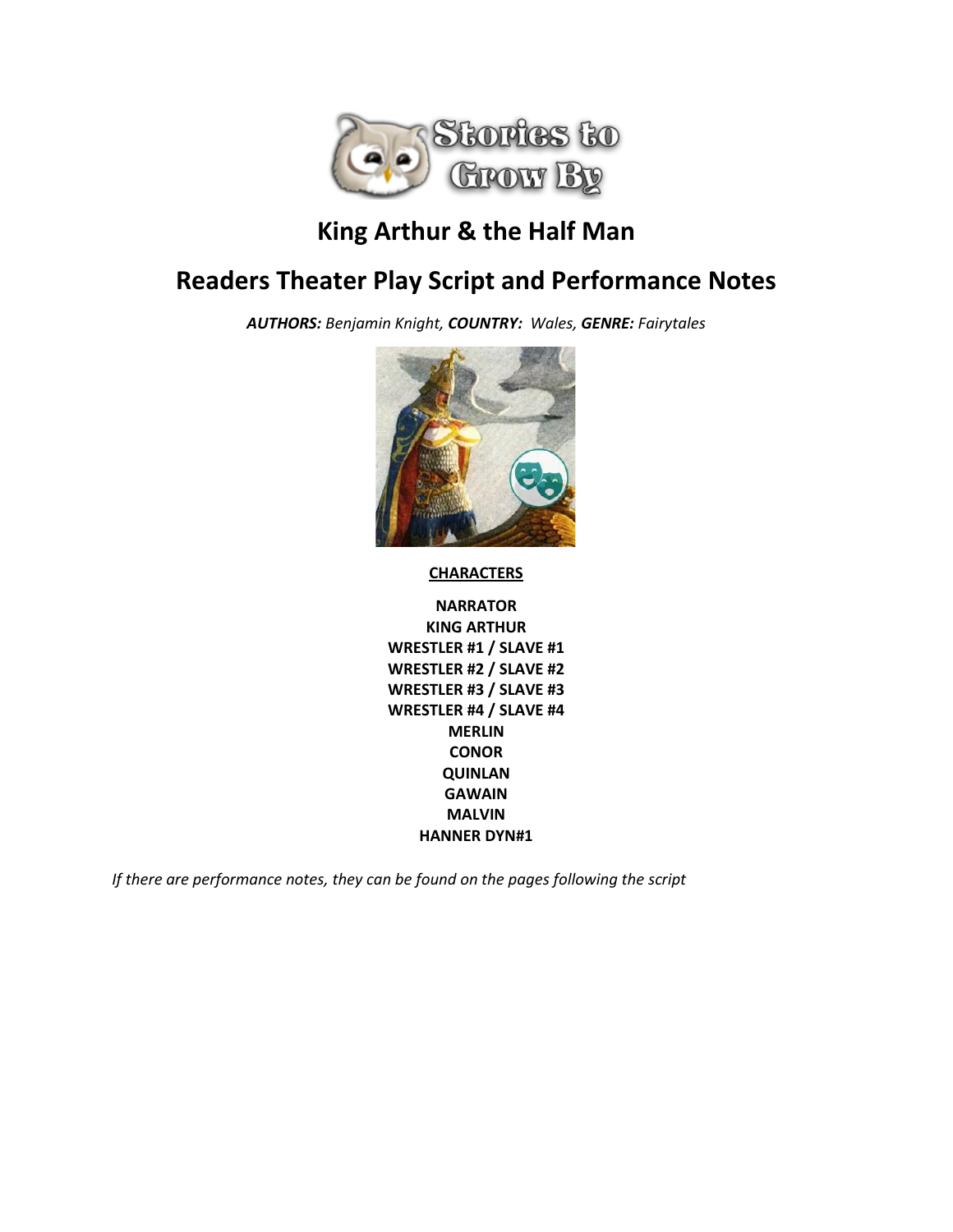## **Scene 1 – Cornwall**

[**Stage set:** The stage is divided into two sections. One half will serve as the Castle in Cornwall and KING ARTHUR'S ship "Prydwen." The other half of the stage will be Hanner Dyn's island. See specifics for Hanner Dyn's island in Scene 2.]

[On stage a large ring is drawn on the floor with chalk (or it can be outlined with Styrofoam rocks). KING ARTHUR and WRESTLER #1 are standing up inside the ring and pretending to wrestle. The ring can also be represented by a circle surerounded by netting.]

[Standing around the ring and jeering, are WRESTLER #2, WRESTLER #3, WRESTLER #4, QUINLAN and MALVIN. CONOR is a druid of the court, meaning a wise man. CONOR watches anxiously.]

[NARRATOR enters.]

#### **NARRATOR:**

Hello, everyone. You've heard of King Arthur, right? This tale about King Arthur originated in Wales. The story is called, "King Arthur & the Half Man" and it's brought to you from Stories to Grow by.

[NARRATOR steps forward.]

#### **NARRATOR:**

Ladies, and gentlemen, introducing the rightful King of England, the raging regent, the ruler who'll school ya – his name is King Arthur!

[Enter KING ARTHUR, with his arms raises victoriously. All characters cheer.]

## **NARRATOR** (cont.)**:**

That's right, he's the guy who pulled the sword from the enchanted stone to claim the throne and now, he will prove his kingly might to his subjects! He's as strong as a herd of bulls. And as you can hear from the clamor, people from all over the kingdom want to challenge him.

[In the background, WRESTLER #1 squares up to KING ARTHUR and they lock into a fight, straining and trying to drop each other to the floor. (Note: this is PRETEND – practice to be SAFE.) WRESTLER #1 falls to the ground and KING ARTHUR wins. WRESTLERS and NARRATOR cheer. KING ARTHUR comically flexes a bicep. Suddenly, WRESTLER #2 leaves the group and he, too, begins grapplings with KING ARTHUR.]

#### **NARRATOR:**

But for all the competitors he fought, none could challenge his dominance.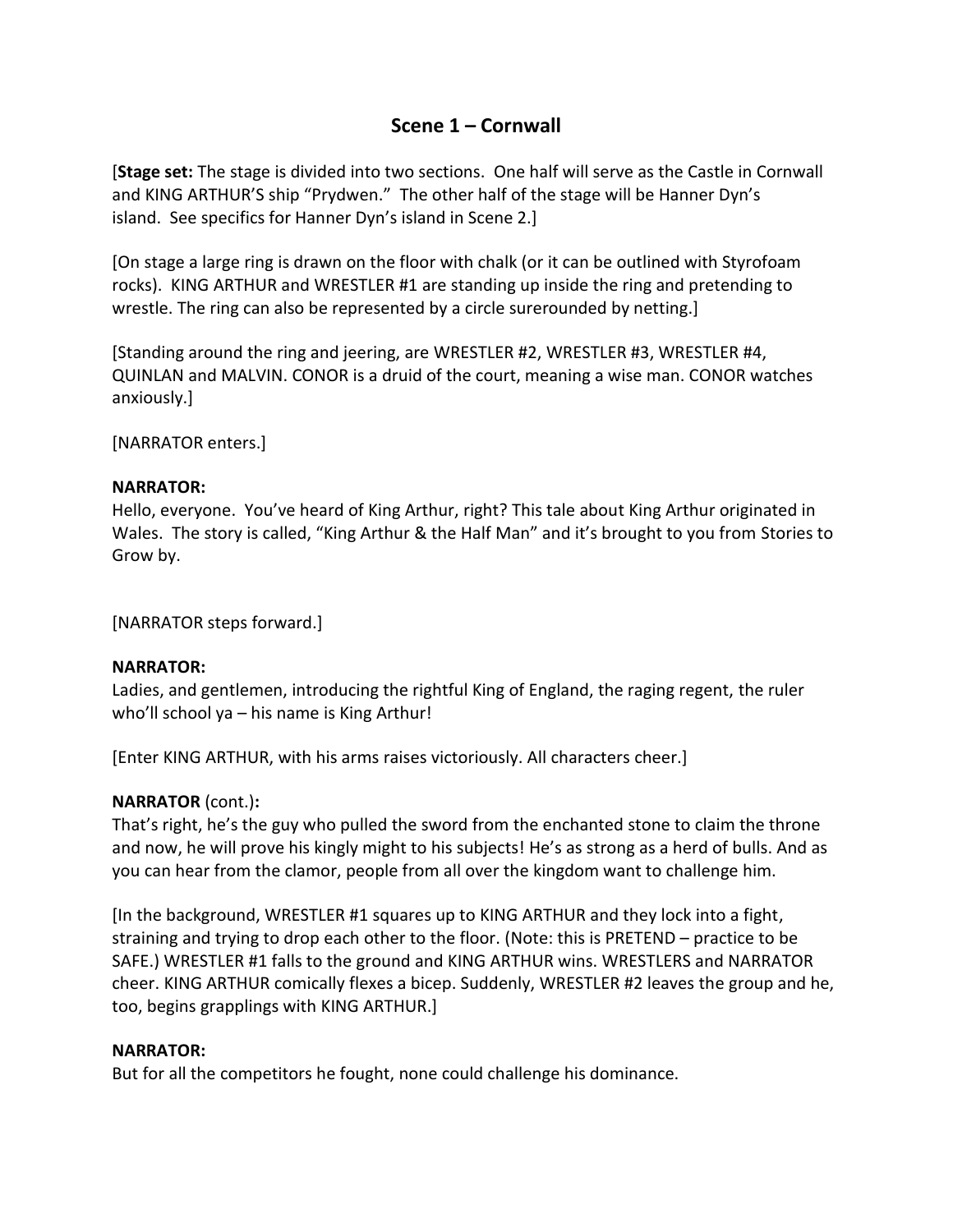**KING ARTHUR:**

Give me your worst!

#### **WRESTLER 3:**

Give him the Sword-in-the-Stone inverted Facelock hold!

#### **WRESTLER 4:**

Give him the Crown Smackdown!

[In the background, KING ARTHUR defeats WRESTLER #2. (Again, this is make-pretend – no one is really touched.) The crowd cheers.]

#### **KING ARTHUR:**

(to Wrestlers) Another easy fight. This is starting to bore me! Surely, there must be a worthy opponent among the lot of you!

[WRESTLERS look at each other, ashamed.]

#### **WRESTLER #3:**

A-actually, Sire, you have already bested all of us…

#### **WRESTLER #1:**

(on the ground) My legs! I cannot feel my legs anymore!

#### **KING ARTHUR:**

(Annoyed) Bah! Begone, you riff-raff! I will not be satisfied until I find an opponent whose strength can match mine, the great King Arthur!

[WRESTLERS exit, heads bowed. CONOR, who remains, approaches.]

#### **KING ARTHUR:**

Ah, Conor! My wisest friend. Not counting a certain wizard, of course!

[Enter MERLIN.]

#### **MERLIN:**

Did someone call me?

## **NARRATOR:**

Sorry Merlin, you're not in this story. Shoo!

[Exit MERLIN.]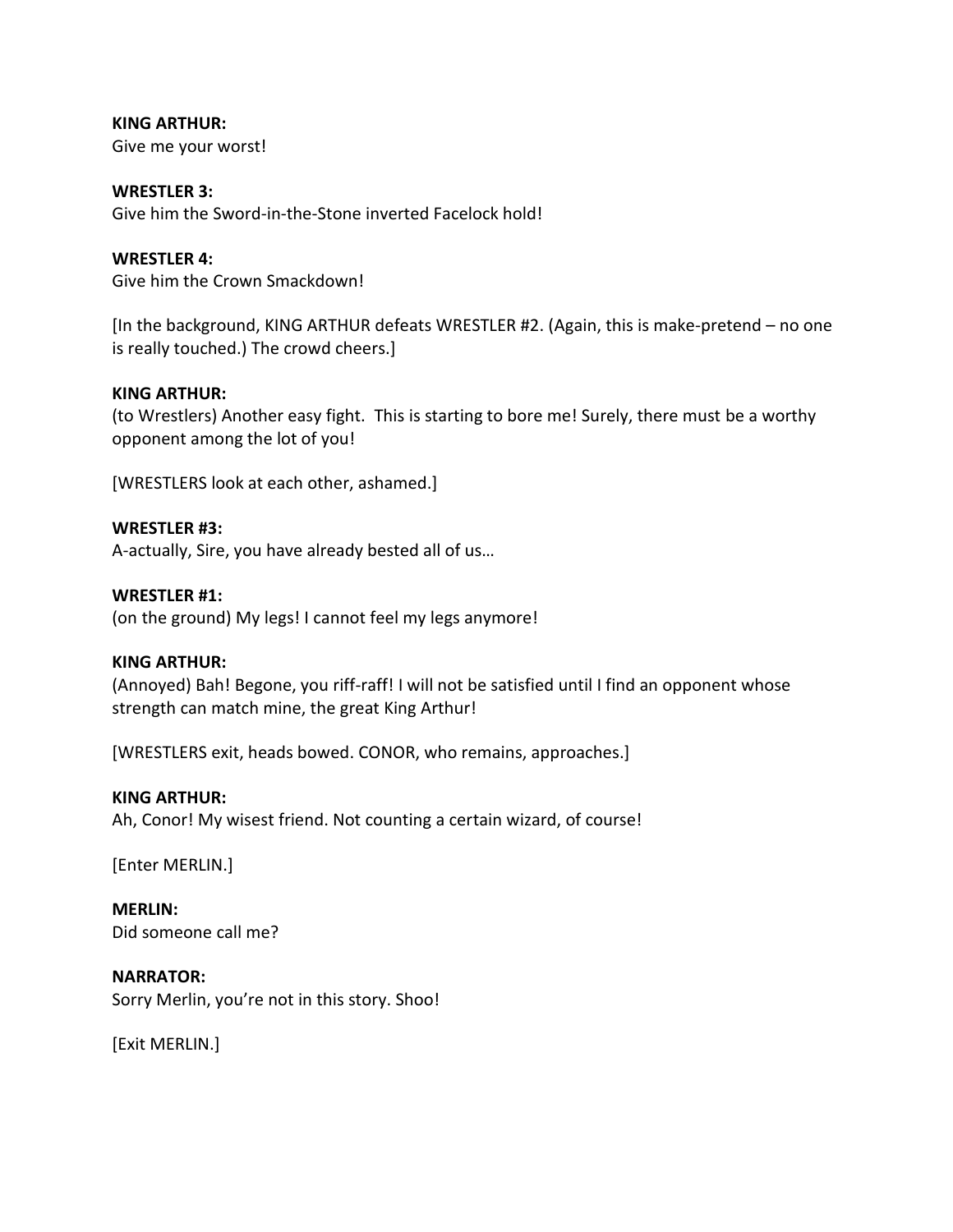#### **CONOR:**

My liege! You have already proven that you have no match in Cornwall. Can't you find other things to pursue? I know a forest with a lot of deer…

#### **KING ARTHUR:**

Nope. Can't wrestle a deer.

## **CONOR:**

I didn't mean- (sighs) How about playing the lute?

#### **KING ARTHUR:**

Don't you remember my last lute solo? I played so fast that it caught on fire!

#### **CONOR:**

So it did! Ah, it may be impossible to find you a wrestling challenger who is truly worthy.

#### **KING ARTHUR:**

What's a king to do? I am simply the strongest there is, in all of Cornwall.

#### **QUINLAN:**

(off stage) But what about OUTSIDE of Cornwall?

[KING ARTHUR and CONOR look around for the source of the voice.]

#### **KING ARTHUR:**

Who goes there? Are you challenging me to wrestle, spectre?

[KING ARTHUR gets in wrestling-ready position. QUINLAN enters.]

#### **QUINLAN:**

No indeed, my king. A spectre I am not. My name is Quinlan, an old wrestling master. I have come to–

#### **KING ARTHUR:**

(cutting off Quinlan and taking a stand) Ah! A challenger! Let's have at you, then, Quinlan!

#### **QUINLAN:**

No, I mean, I've come to tell you ABOUT a challenger, the only one left who is worthy to fight you, Your Highness.

[KING ARTHUR stands back to normal.]

#### **KING ARTHUR:**

Oh! (looks around) Do tell, sir, where can I find this man?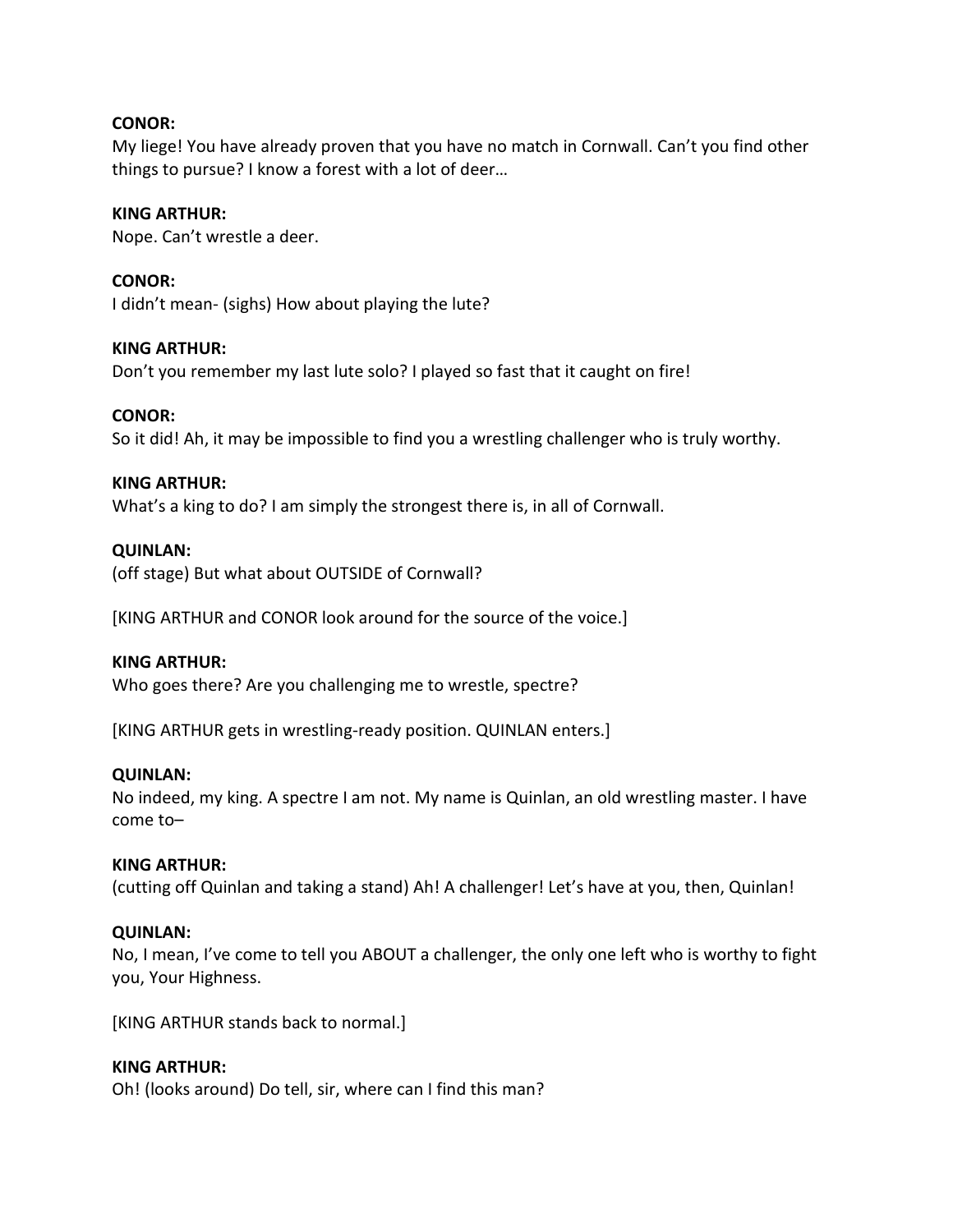#### **QUINLAN:**

Not in Cornwall but on a small island to the south, unknown to many. On this island lives a man named Hanner Dyn. He is the champion of those lands, and the wrestler to end all wrestlers…

**KING ARTHUR:** Hanner Dyn, eh? What kind of bloke is he?

**QUINLAN:** Certainly a sight to behold. He has tracts of land…

**KING ARTHUR:** (to audience) So do I!

#### **QUINLAN (Cont.):**

…filled with conquered men he has made his slaves!

#### **KING ARTHUR:**

(to audience) Zounds! Even I'M not that bad!

#### **QUINLAN:**

His abilities are almost (to audience, dramatically) supernatural!

**KING ARTHUR:** Sounds like a worthy competitor.

#### **QUINLAN:**

Oh, he is, Sire. Who knows? He might even prove more than a match for you!

#### **KING ARTHUR:**

What?! We will see about that! (to Conor) Conor! Have my men prepare my ship, Prydwen. (pronounce: PRIHD-win).

[Stagehands and WRESTLERS begin to transition from Cornwall to Prydwen, bringing the boat on and removing the ring from the stage. (**See Performance Notes** for ideas on how to make this a smooth transition.) (**See Performance Notes** for ideas on how to make the boat and for ideas on boat props.)]

#### **KING ARTHUR:**

We will set sail to find this Hanner Dyn. (to audience, dramatically) And, by my throne, I will conquer him!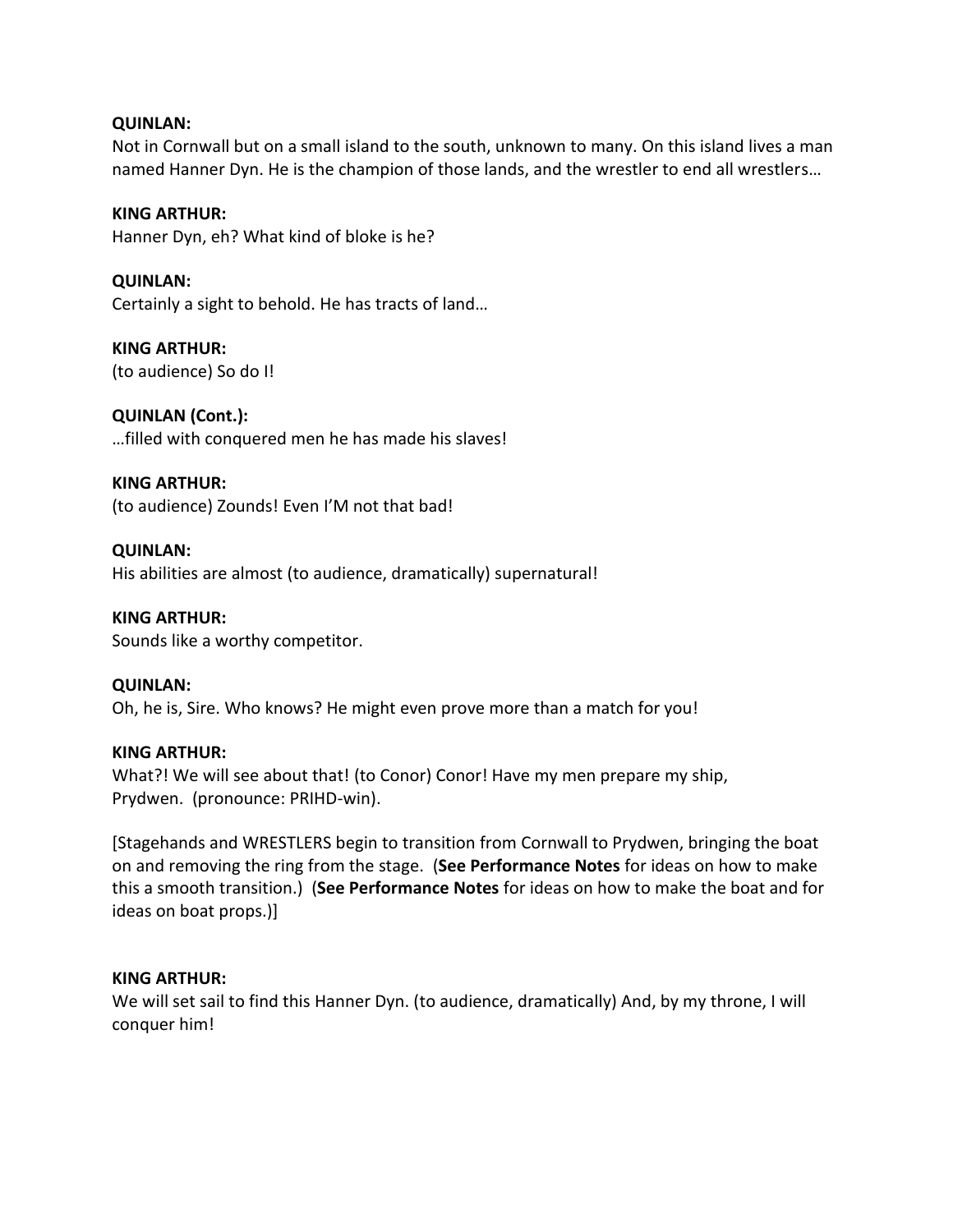## **CONOR:**

As you wish, Your Majesty. (to audience) We may have a problem. If the King prevails in the match, he will be pleased. But if he does not… oh, why did Quinlan even mention this?

[ALL exit.]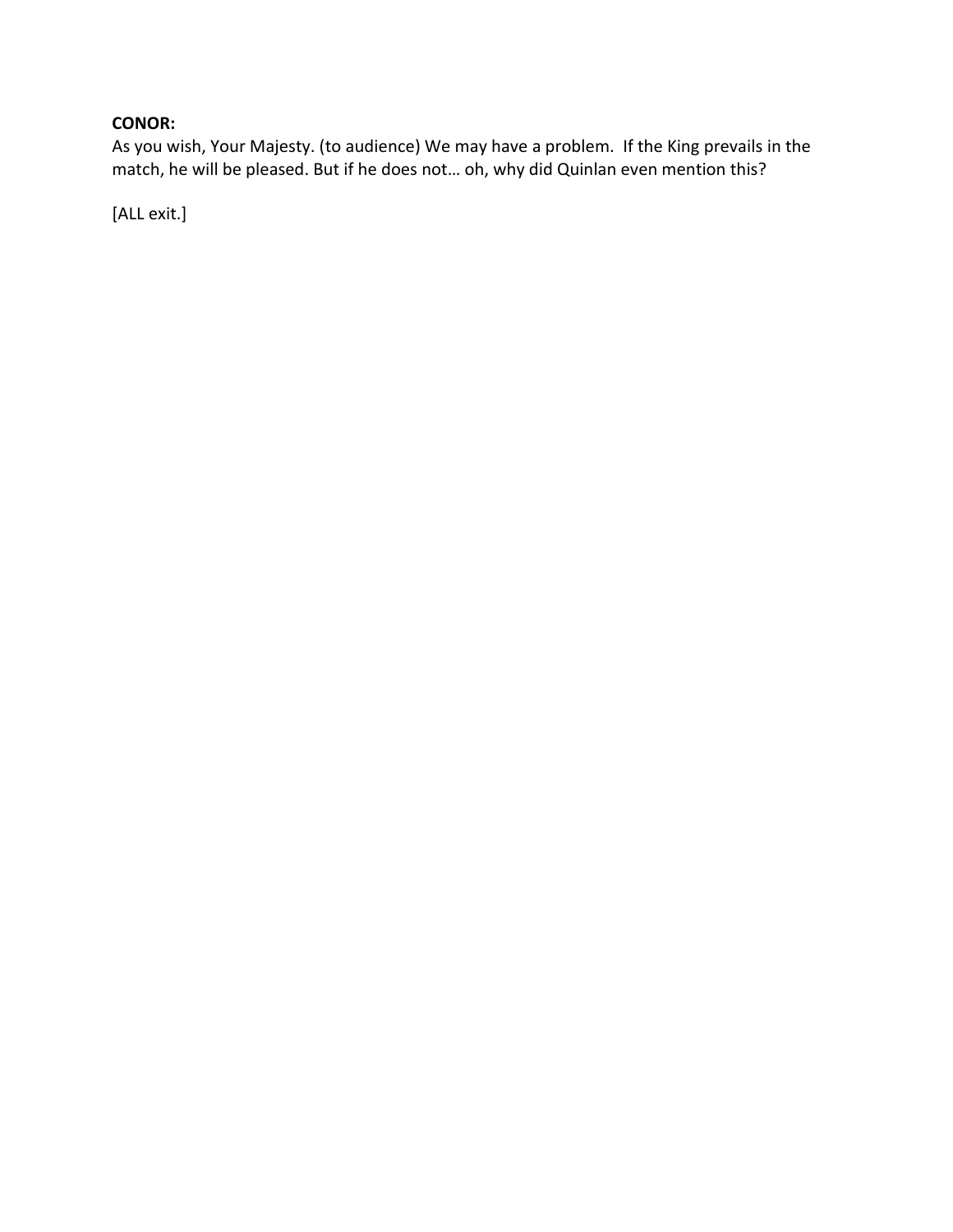## **Scene 2 – Hanner Dyn's Island**

[**Stage set**: On the stage, four hard-faced and miserable SLAVES are standing towards the back with various tools, working in the field.]

[NARRATOR enters.]

#### **NARRATOR:**

King Arthur set out with his men, in search of the wrestler-to-end-all-wrestlers. After weeks of sailing from island-to-island in the waters now known as the English Channel, the brave and bold King Arthur eventually found an old sailor who knew the location of the legendary Hanner Dyn.

[KING ARTHUR, CONOR, and Arthur's knights, GAWAIN and MALVIN, enter. SLAVES pay them no attention.]

#### **KING ARTHUR:**

(looks around) This truly is a strange and beautiful place! It's hard to believe such a strong fighter would be from somewhere so… flowery. Where could this Hanner Dyn be, anyway?

#### **CONOR:**

(points to Slaves) Perhaps it's one of those hardy men, Sire.

#### **KING ARTHUR:**

Perhaps! (shouts to Slaves) You there! Might any of you be the legendary Hanner Dyn?

[Suddenly, all SLAVES stop their work and turn to look at KING ARTHUR.]

#### **KING ARTHUR:**

(to audience) So, which of you one is it?

#### **GAWAIN:**

I bet we can find out if we ask someone, Your Majesty.

[HANNER DYN enters, skipping around merrily and humming. KING ARTHUR does a double-take as he sees him.]

#### **KING ARTHUR:**

(to Hanner Dyn, not knowing who he is) You there, boy! Could you tell me which of these men is Hanner Dyn?

#### **HANNER DYN:**

None of them!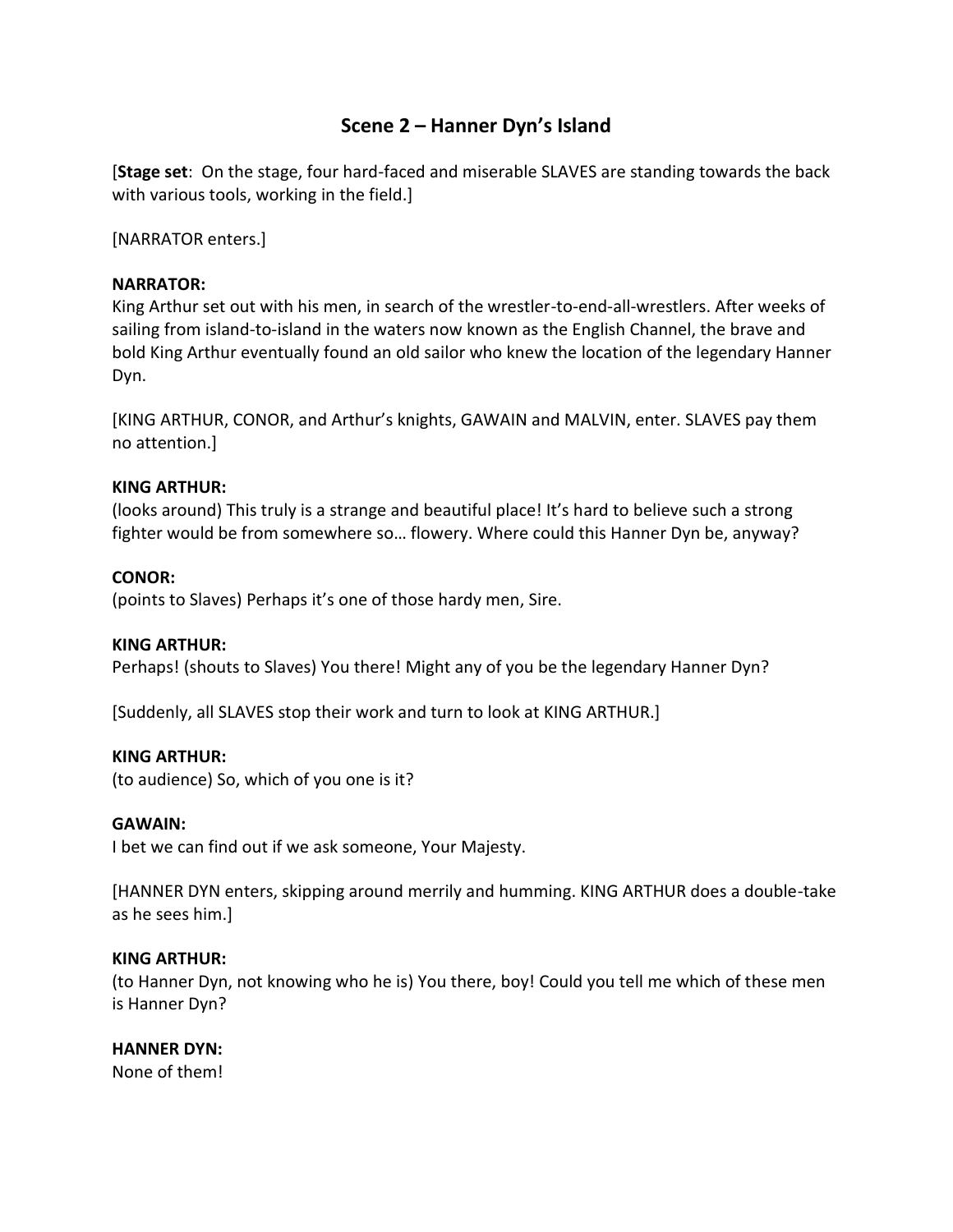**KING ARTHUR:** So, he is not here, then?

**HANNER DYN:** Oh, Hanner Dyn is most certainly here.

**KING ARTHUR:** Gadzooks~! Does this Hanner Dyn have the power to be invisible?

**HANNER DYN:** (laughs) No! You see – I AM Hanner Dyn!

[There is a pause as KING ARTHUR, CONOR, GAWAIN and MALVIN all look at each other, before erupting into laughter.]

**KING ARTHUR:** There myust be some mistake. I was told that Hanner Dyn was a champion wrestler.

**HANNER DYN:** I am all that, and more!

**KING ARTHUR:** You're but a child!

**HANNER DYN:** I may be small, I'll grant you. Still, look at this land, these slaves –all of it is mine.

#### **KING ARTHUR:**

Haha, sure it is, child! You may be small in stature but what a big imagination you have. (to Conor) It seems we have wasted our time, Conor.

#### **HANNER DYN:**

You traveled a long distance to come here. Don't go without giving me a try. (starts to weave about, wrestling-style) Come on! If you're all that confident.

#### **KING ARTHUR:**

I think not. Truly, that would be unsporting.

#### **HANNER DYN:**

I get it now .. you're worried about an upset. (continues to weave about, wrestling-style) Go on then, if you're afraid!

#### **KING ARTHUR:**

(sighs) Very well.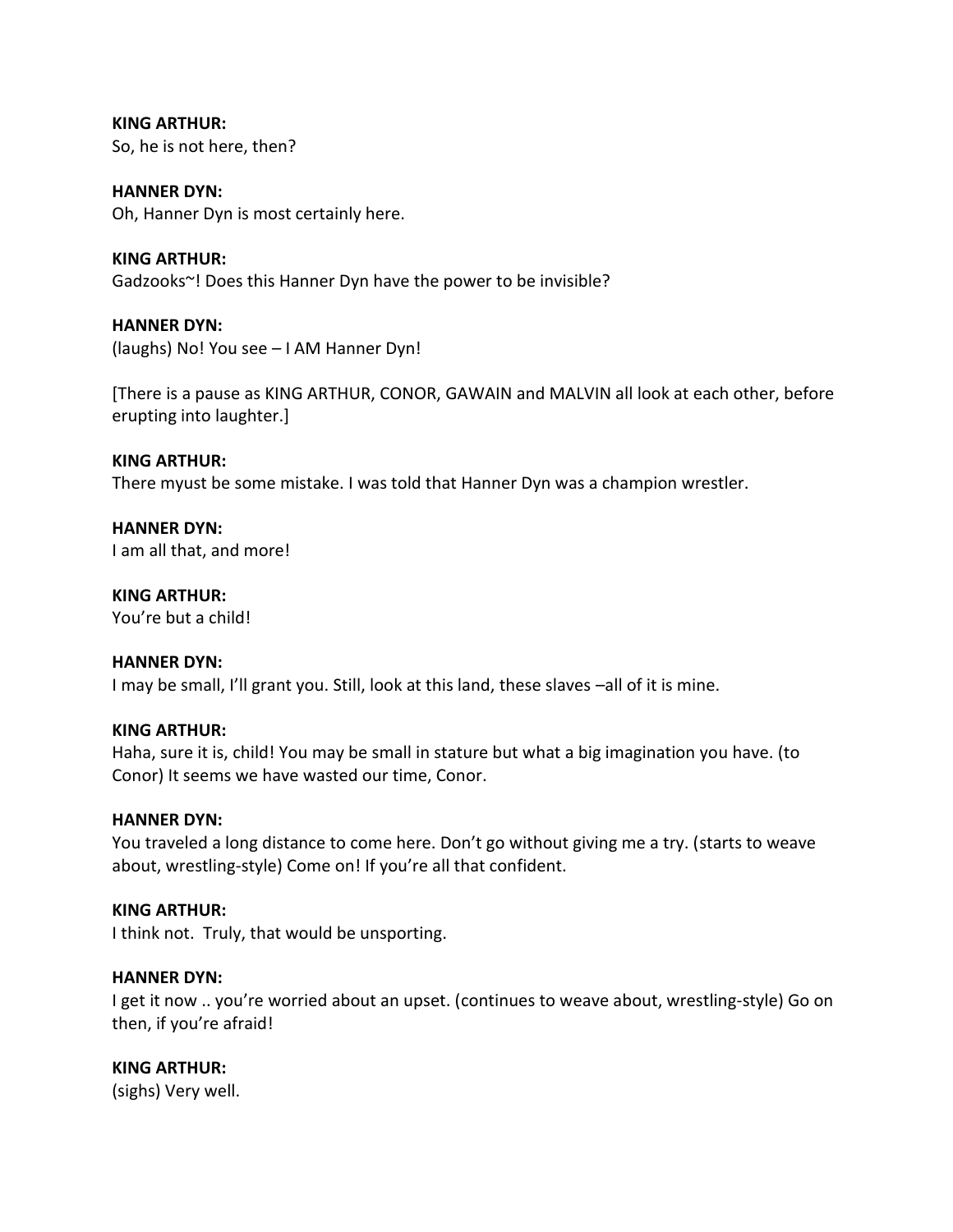[KING ARTHUR easily picks up HANNER DYN, turns him around and sets him down. (Note: BE CAREFUL, and PRACTICE THIS!)]

## **KING ARTHUR:**

I think we settled THAT.

## **HANNER DYN:**

(shrugs) So it is, then. Well, as you are here, how about a tour of my island?

## **KING ARTHUR:**

Why not? (to Conor, Gawain and Malvin) Come along with us.

[HANNER DYN takes KING ARTHUR by the hand. CONOR, GAWAIN and MALVIN follow, and they walk around the stage. As NARRATOR speaks the lines below, HANNER DYN gestures as if he is showing KING ARTHUR various parts of the island, and KING ARTHUR nods in response.]

#### **NARRATOR:**

And so Hanner Dyn showed King Arthur about the island, showing him the gardens and fields. He also showed the King the rows of men toiling in the meadows and felling trees.

## **HANNER DYN:**

They all work for me.

## **KING ARTHUR:**

Is that so? Someone so young, and you have all this.

#### **HANNER DYN:**

Maybe that's why my nickname is the "Half-Man." Well, no doubt you must be hungry and thirsty. Come to my house. I have every kind of fruit and beverage you can imagine.

#### **KING ARTHUR:**

That sounds most pleasant. But then we must be getting on.

[ALL exit.]

## **NARRATOR:**

So the three of them enjoyed a visit at the home of Hanner Dyn. Soon, half the day had passed away, and King Arthur and his men, full of good food and good cheer, were ready to travel home. The Half-Man led King Arthur and Conor back to the ship, where the crew awaited them.

[ALL enter.]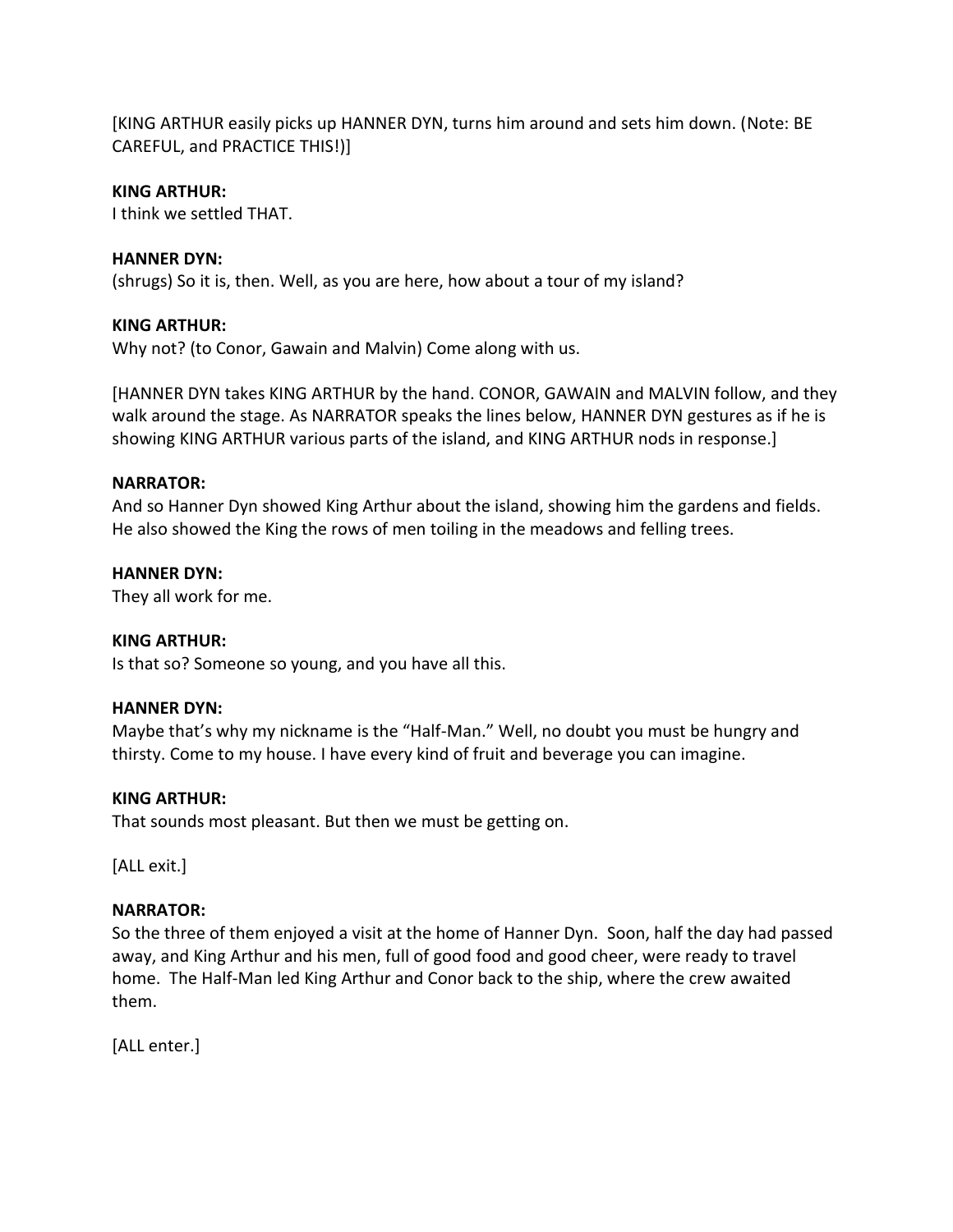#### **HANNER DYN:**

Farewell, King Arthur! Remember, you are always welcome to come back and visit me again!

#### **KING ARTHUR:**

I just may do that. Farewell, young friend.

#### **HANNER DYN:**

Until we meet again.

[KING ARTHUR, CONOR, GAWAIN and MALVIN exit through the Prydwen side of the stage. HANNER DYN exits to the opposite side.]

#### **NARRATOR:**

King Arthur sailed back home with his men. But as the months passed, he began to miss the island and the boy he met there. Before long, he returned to the island of Hanner-Dyn.

[KING ARTHUR, CONOR, GAWAIN and MALVIN enter.]

#### **KING ARTHUR:**

(sighs heavily) Oh, it's great to be back on this beautiful island!

#### **CONOR:**

As you have said before, Sire, it's nice to get away from the castle every now and again.

#### **KING ARTHUR:**

Well yes. I wonder where that young Hanner Dyn chap is?

#### **HANNER DYN:**

(off stage) Here I am!

[HANNER DYN enters. He is visibly taller than before, being played by a different actor wearing the same hat. (**See Performance Notes** for costume suggestions.)]

#### **KING ARTHUR:**

Well, look at you! That's some growth spurt you've had, young Hanner Dyn!

#### **GAWAIN:**

Is this even possible?

#### **MALVIN:**

Blimey! We must have been away longer than we thought!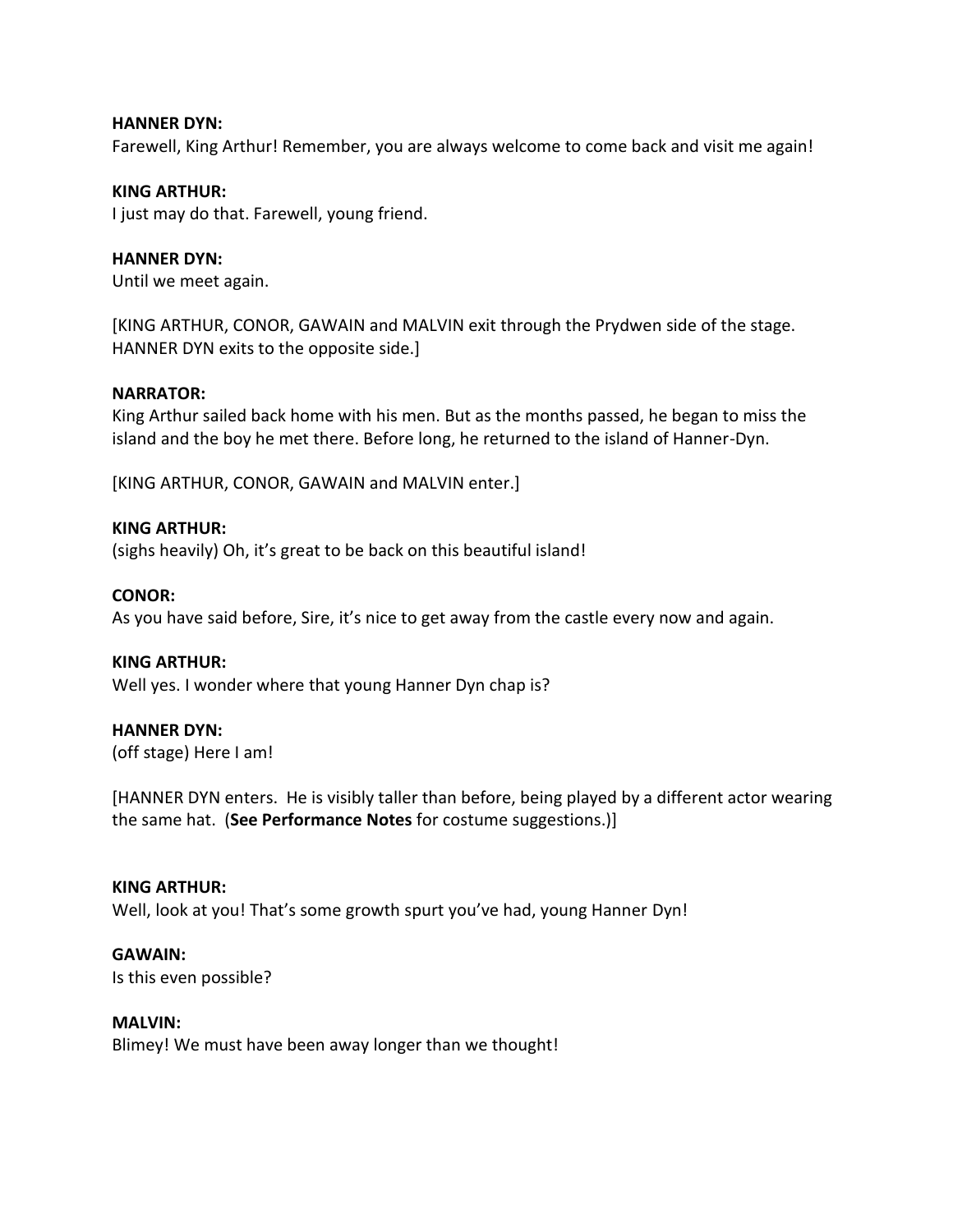#### **HANNER DYN:**

Your Highness, I was thinking, now that I'm bigger, I could give you more of a challenge. (starts to weave about, challenging King Arthur to wrestle)

#### **KING ARTHUR:**

Hah! Some spirit you have. Well, why not? Give it your all.

[HANNER DYN and KING ARTHUR grapple. They struggle for a bit, but KING ARTHUR still wins. (Another reminder, this is PRETEND. Be careful, and practice!)]

#### **KING ARTHUR:**

A noble effort, young man. But you are still no match for me!

#### **HANNER DYN:**

(dusts himself down) Not this time, Your Highness. But challenge me in a few months. I promise I will be improved.

#### **KING ARTHUR:**

(to audience) Get a load of this kid! (to Hanner Dyn) If you say so, lad. If you're not careful, you'll get my hopes up!

#### **HANNER DYN:**

(still dusting off) That's the idea.

[HANNER DYN gives a quick bow to the King. HANNER DYN exits.]

#### **KING ARTHUR:**

(to Conor) Come along, Conor. The sooner we return home, the sooner we'll be able to come back and see how much of a challenge that young man presents.

#### **GAWAIN:**

Back to the Pridwynn (pronounce: PRIHD-win) mother ship!

#### **MALVIN:**

At once, Your Majesty.

#### **CONOR:**

(to King Arthur) Sire, are you sure it's a good idea to sail out here yet again to wrestle this lad? You have a country to run back home, if you don't mind my saying so.

#### **KING ARTHUR:**

I'm aware of that, Conor! but everyone needs a bit of fun every now and then! You need to loosen up a little, my friend.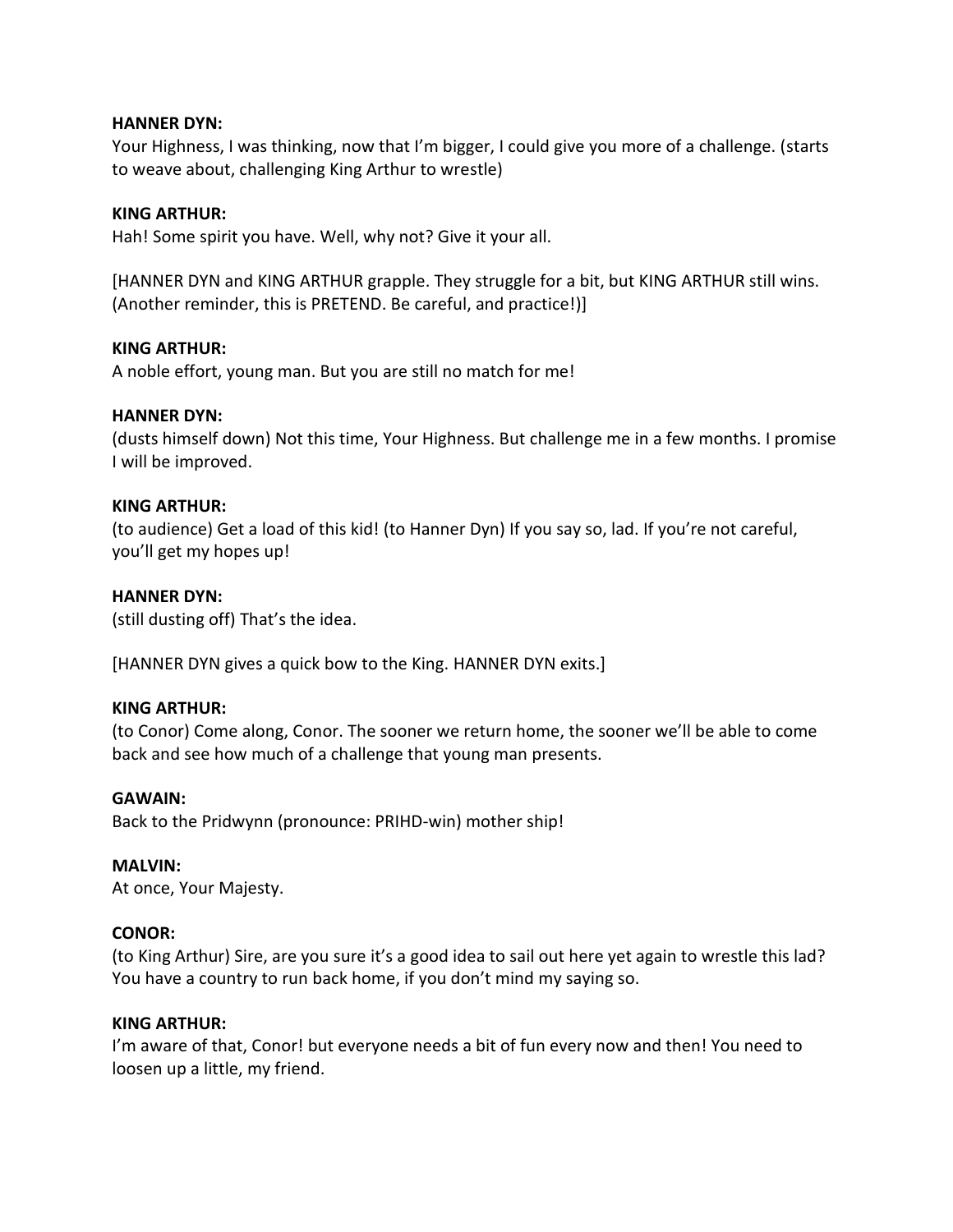[KING ARTHUR exits with GAWAIN and MALVIN following behind.]

#### **CONOR:**

(to audience) I worry about the King. He seems to feel compelled to keep coming back here, again and again. But why?

[CONOR exits.]

[NARRATOR enters.]

#### **NARRATOR:**

Conor had good reason to worry. For months, Arthur could only think about his impending challenge – nothing in his life was as important to him as the fight. Finally, the time had come for him to return to the island.

[KING ARTHUR, CONOR, GALWAIN and MALVIN enter.]

#### **CONOR:**

Sire, I really don't think this is a good idea.

#### **KING ARTHUR:**

For goodness sake, Conor, you've been prattling on about this for three months straight. Can't you just let me enjoy myself? (shouts) Hanner Dyn! I am here for your challenge. Let me see how much you've grown this time!

[HANNER DYN enters and appears full grown (**see Performance Notes)**]

#### **HANNER DYN:**

Greetings, Your Highness! Are you ready?

**GAWAIN:** How could this be?

**MALVIN:** This is a marvel!

[KING ARTHUR, CONOR, GAWAIN and MALVIN are amazed. KING ARTHUR turns to HANNER DYN.]

#### **KING ARTHUR:**

You have grown into your full height, that's for sure. Yes, I am ready. I have been waiting for this, for months! Let's do this!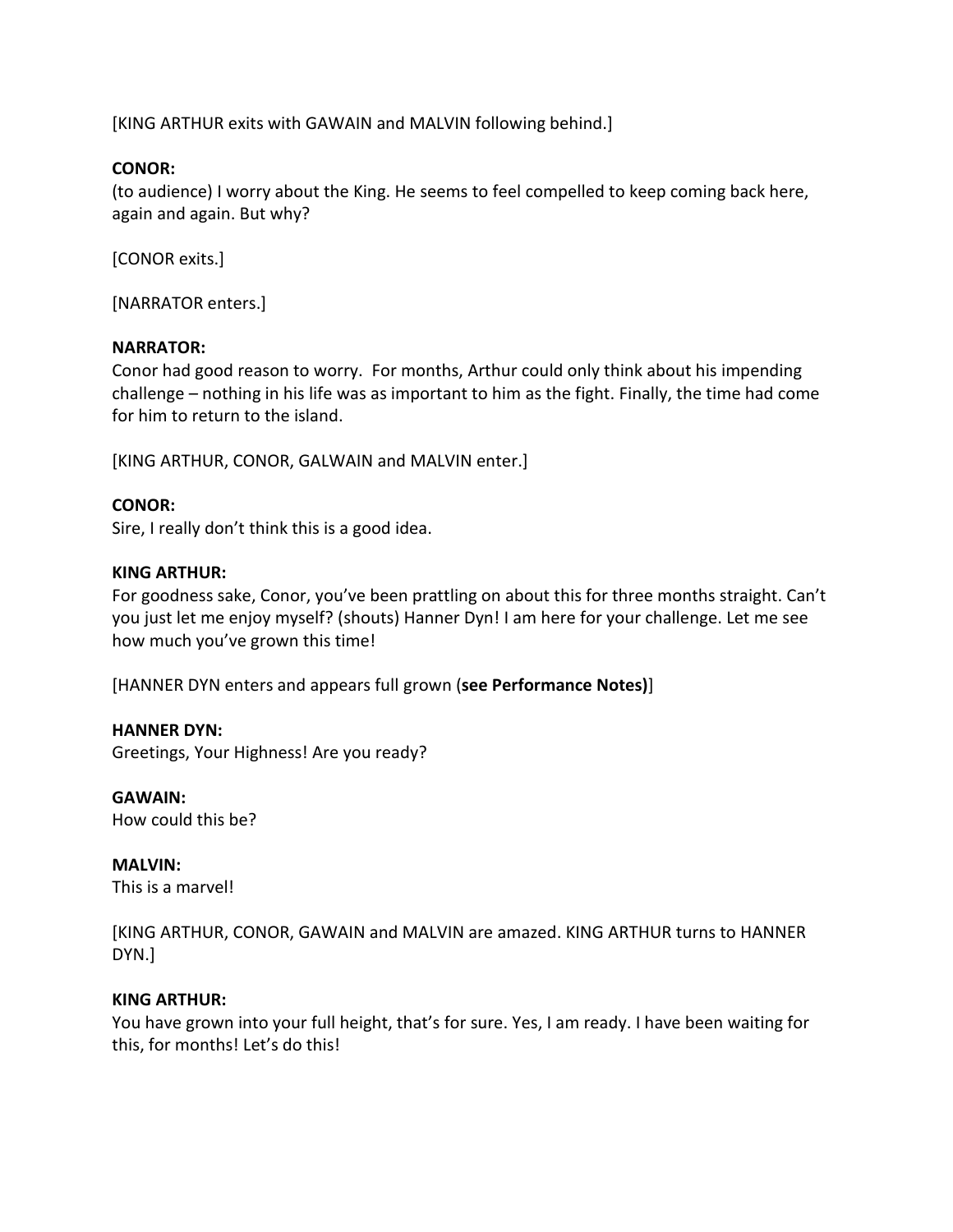[KING ARTHUR and HANNER DYN grapple. They are evenly matched this time. KING ARTHUR is visibly straining.]

### **KING ARTHUR:**

You certainly have gotten stronger, Hanner Dyn!

## **CONOR:**

Sire, stop! If you were hurt, who would lead your subjects?

#### **KING ARTHUR:**

Leave me alone, I can handle it!

## **CONOR:**

No! It's-

## **KING ARTHUR:**

Conor, you're throwing me off my game!

## **CONOR:**

Sire, you don't understand. He's not merely a boy! Hanner Dyn is…

[They struggle for a little longer. HANNER DYN begins to overpower KING ARTHUR. Just as all hope seems lost, the tables turn. KING ARTHUR pushes HANNER DYN to the ground. (as before, this is pretend so practice for safety!)]

#### **KING ARTHUR:**

(raises arms victoriously but he is obviously tired) I did it!

[KING ARTHUR faints.]

#### **CONOR:**

He's passed out! Oh, somehow I just knew this would end badly! (fans the fallen KING) Gawain! Malvin! Help the King back to the Prydwen (pronounce: PRIHD-win)!

[GAWAIN, MALVIN, and CONOR help to lift KING ARTHUR and move him offstage.]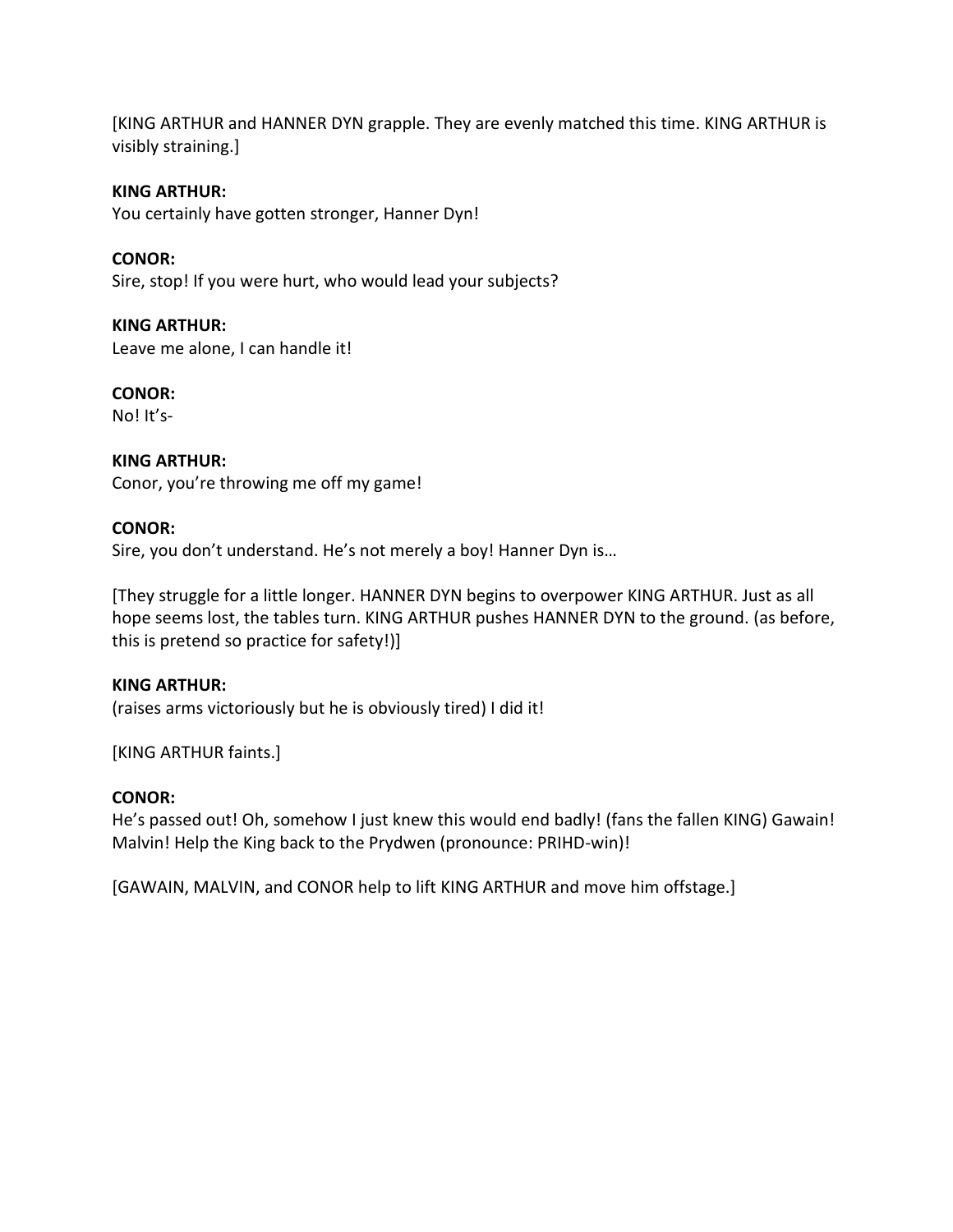## **SCENE 3 – Prydwen**

[**Stage set**: The flat "boat" which was brought on at the end of Scene 1, is not onstage. If you have some boating props, you can also bring them onto the stage. (**See Performance Notes** for ideas on making the boat and ideas on boat props.)]

[KING ARTHUR lies propped-up against the mizzen mast (note: A mizzen mast is the third of three masts on a sailing ship. It can be simulated by a simple post) in the center of the set. KING ARTHUR faces the audience, surrounded by CONOR, GAWAIN and MALVIN.]

#### **CONOR:**

(shakes King Arthur by the shoulder) Your Majesty! Please. Wake up!

[KING ARTHUR rouses. He looks confused by his surroundings.]

**KING ARTHUR:** (groggy) Where am I?

## **CONOR:** (excited) Thank goodness you're okay! You passed out while fighting Hanner Dyn!

**KING ARTHUR:** I did win though, didn't I?

**GAWAIN:** Sire, you won – umm – gloriously!

## **CONOR:**

You did win, Sire. Though if I may say so (glares at Gawain)… barely.

**KING ARTHUR:** (angrily) What did you say?

## **CONOR:**

Sire, may I take the liberty of speaking honestly to you? As your trusted advisor and friend, I mean.

#### **KING ARTHUR:**

Speak your mind, old man. You have earned it, after so many years of service.

## **CONOR:**

My liege, do you not see what was happening? Each time you return, the strength of the Half-Man grows. The next match might have been your last. For you may not have noticed, but each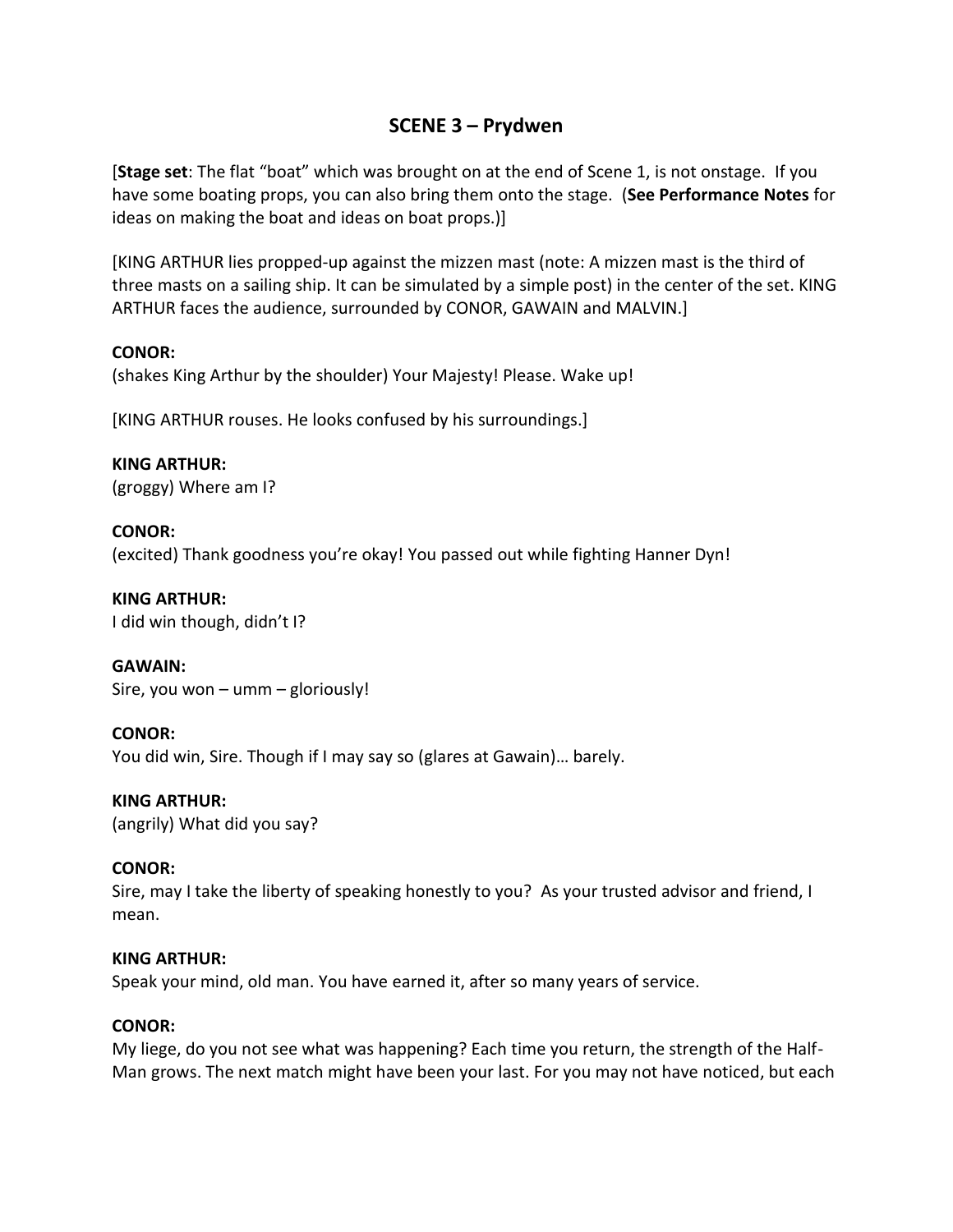slave in his fields was a former opponent … Another poor soul who came back over and over, determined to win.

#### **KING ARTHUR:**

What are you saying?

#### **CONOR:**

At first, the Half-Man is small and easy to overtake. But each time he gets bigger and more powerful until he is strong enough to defeat his opponent. And then the opponent – that would be you – becomes his slave.

#### **KING ARTHUR:**

Those slaves in the fields were his former opponents?

### **CONOR:**

(nods) Your Majesty, don't you know what the name Hanner Dyn means? It means – "Habit." And the force of habit, at first weak, grows stronger and stronger each time. Eventually it can conquering even a king!

#### **KING ARTHUR:**

(stands) THIS king will never be a slave to Habit. Conor, my wise and trusted friend, we shall leave here and never return to this wicked island!

#### **CONOR:**

Music to my ears, Your Highness.

#### **KING ARTHUR:**

I still love to wrestle, though. I'm picturing a royal wrestling match back home. Wrestlers from miles around will come to compete.

#### **GAWAIN:**

Indeed they will, Your Majesty.

#### **KING ARTHUR:**

And I will no doubt win the match.

**MALVIN:** Indeed, Sire.

**KING ARTHUR:** For I am the King, am I not?

#### **CONOR:**

Indeed. The healthiest King in the world among healthy men, Your Majesty!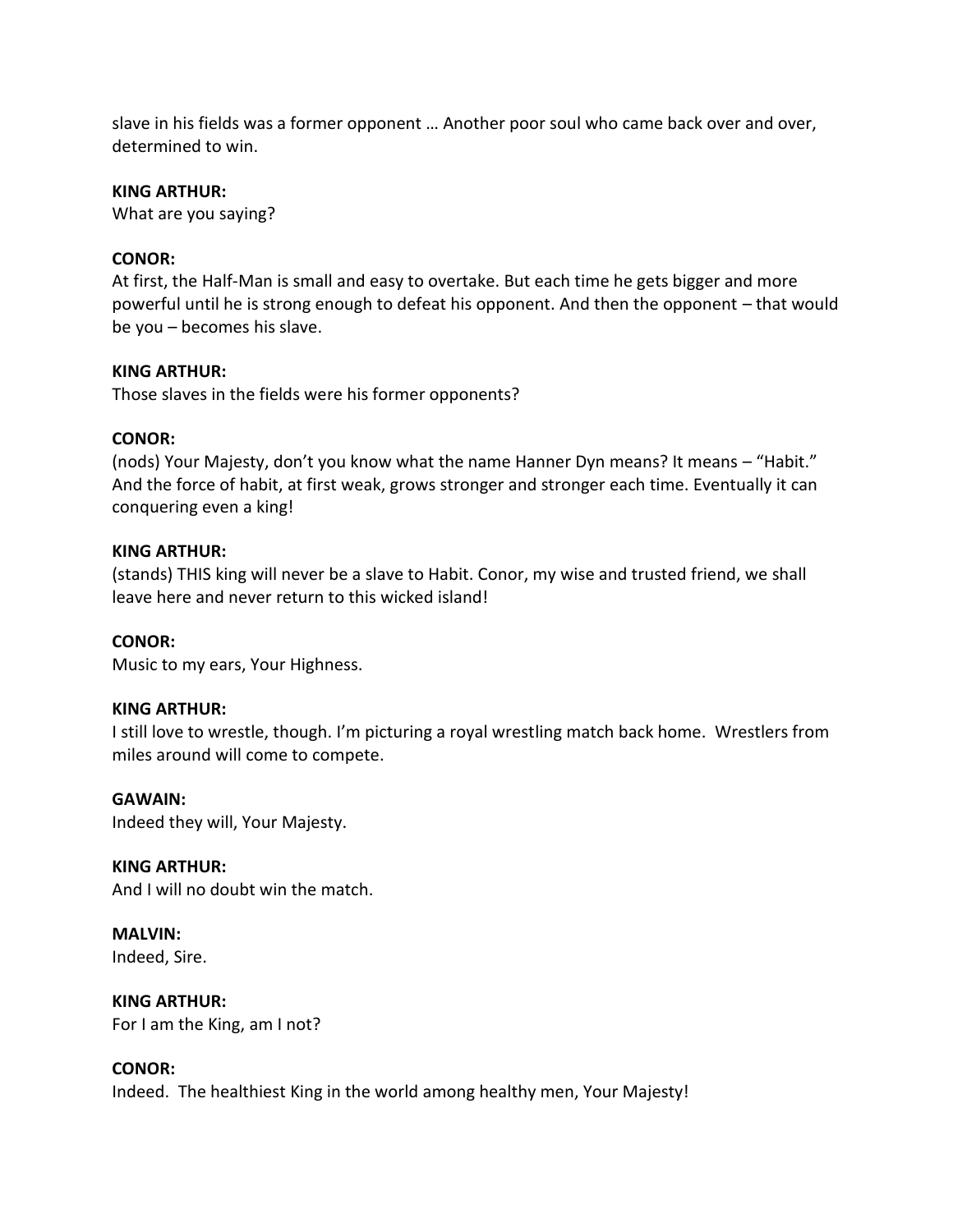[CONOR, GAWAIN and MALVIN laugh, and bow to KING ARTHUR.]

[If you have a curtain, close it now. If you do not, fade the lights. If you have no stage lights, all actors come on stage and bow to the audience.]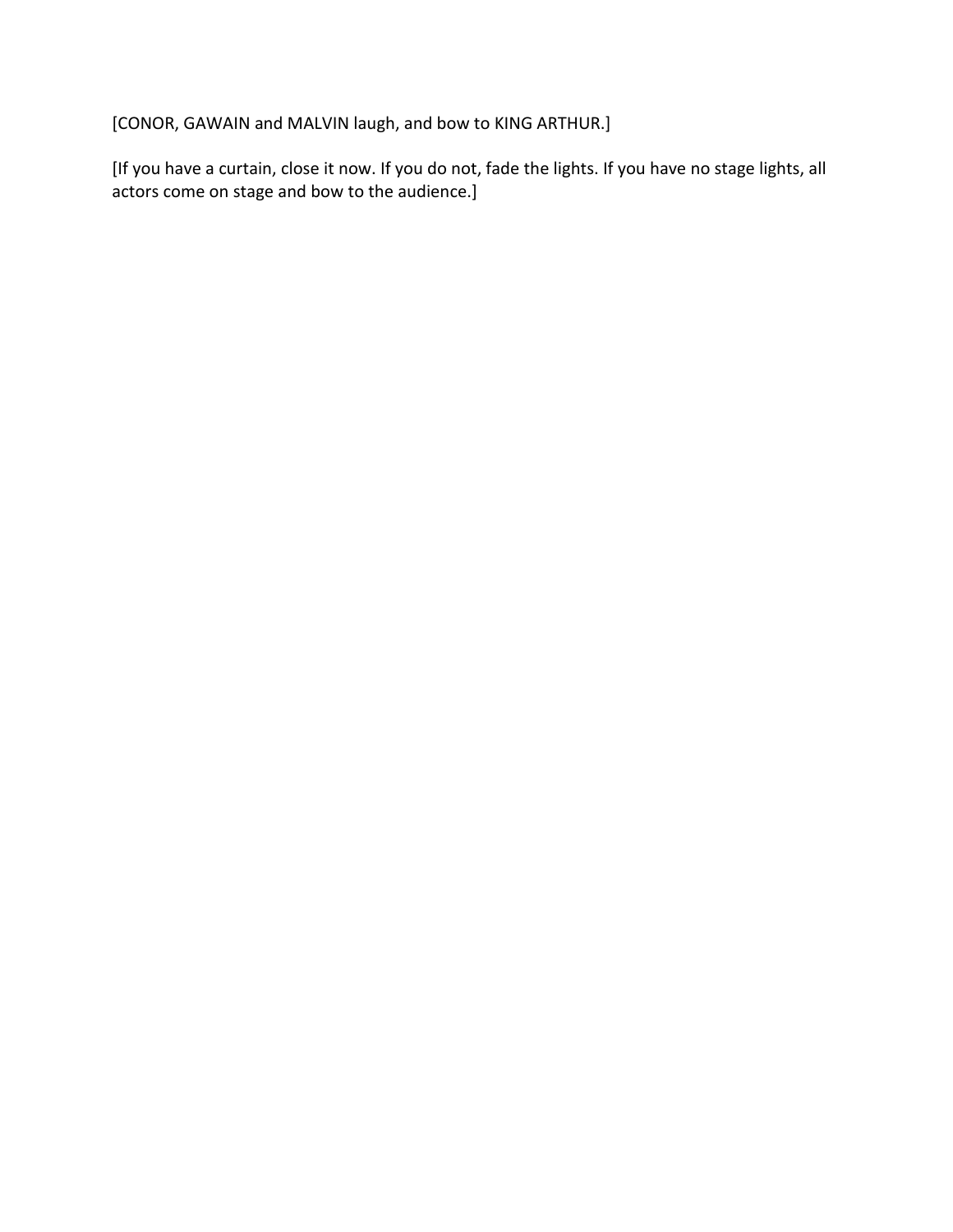

# **Performance Notes for King Arthur and the Half Man**

**1.** *Students can read the play aloud while sitting in the classroom.* Ask the readers to skip all bracketed stage directions. You may prefer to rotate your actors to give all students a chance to read the speaking parts.

**2.** *Students can perform the play in the classroom.* Clear an area that can be used as the stage. Have the audience sit on the floor in front of the stage. Students in the play can make simple costumes and/or sets as described below. When the scene change, the characters "on stage" simply walk to the back of the room where they wait until their next appearance "on stage."

**3.** *Students can perform the play on stage.* Refer to the production notes that follow. Ask the actors to enter from the back of the room and move through the audience as they approach the stage.



- KING ARTHUR  $-$  A robe and a crown.
- WRESTLERS Simple dull-colored peasant clothing.
- $$
- OUINLAN A shifty character, wearing simple clothes and a black hood.
- GAWAIN and MALVIN Black clothes with cardboard chest plate. Cut the shape of a chest plate from cardboard and paint or spray paint it gray or silver. Punch holes in the sides so that plate can be tied around actor's waist and neck.

**1** 

*Stories to Grow by* ©2017. All Rights Reserved.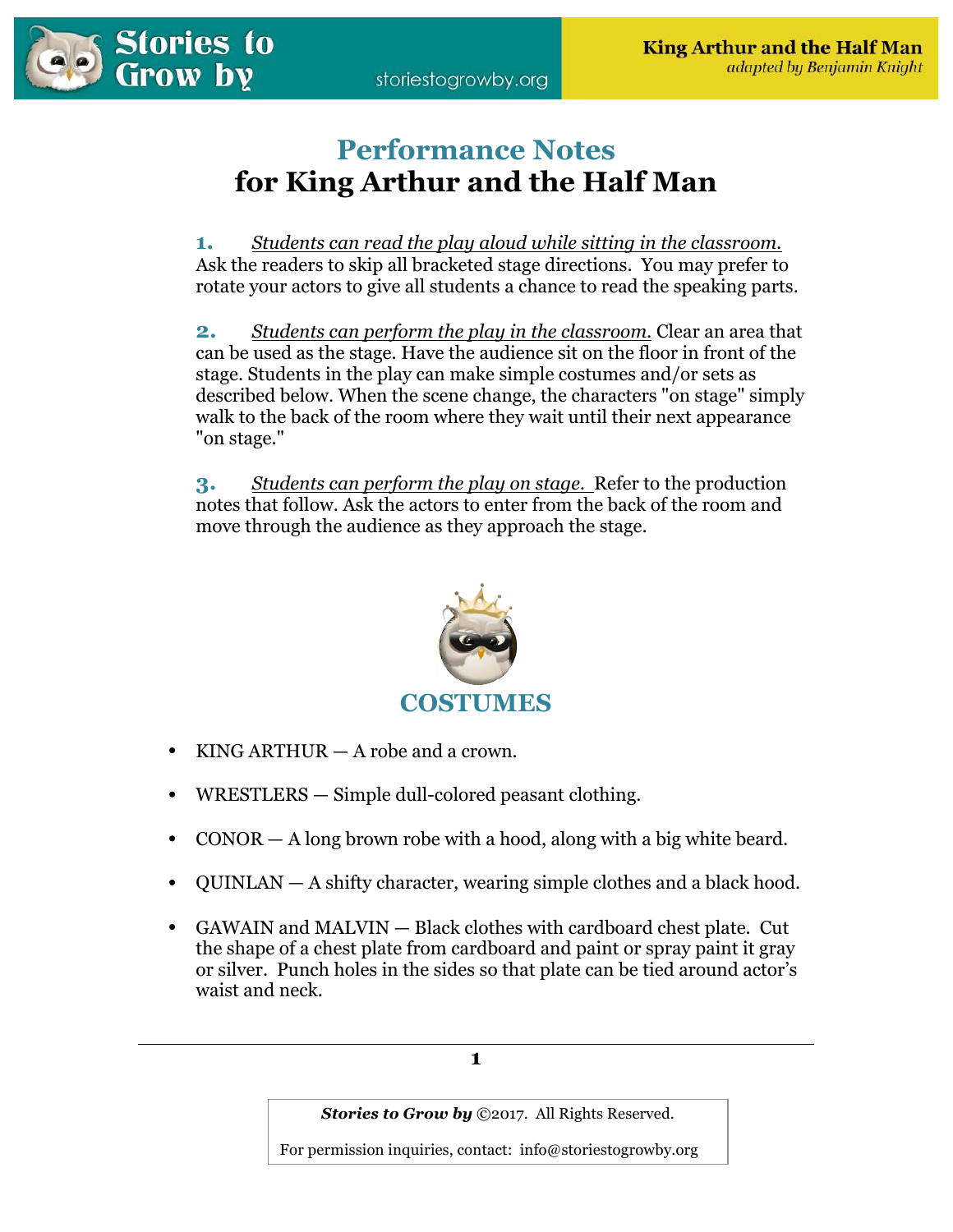

See image on next page:



 They also carry plastic or cardboard swords by their sides. See Prop notes for swords.

- SLAVES Plain-colored rags. Each of them holds a hoe made from cardboard to till the soil. See Prop notes.
- HANNER DYN Played by three actors. Each wears colorful clothing and the same flamboyant hat to mark each actor as the same character.



## **Scene 1**

• Cardboard swords for GAWAIN and MALVIN. Cut swords from thick cardboard. Paint the handle one color, perhaps black, and paint the blade gray or silver.

## **Scene 2**

• Tools for servants- Rakes and hoes made from cardboard. Cut the shape of a rake or how out of a long piece of thick cardboard. Paint the handle one color, perhaps red or brown, and paint the bottom gray or silver.



*Stories to Grow by* ©2017. All Rights Reserved.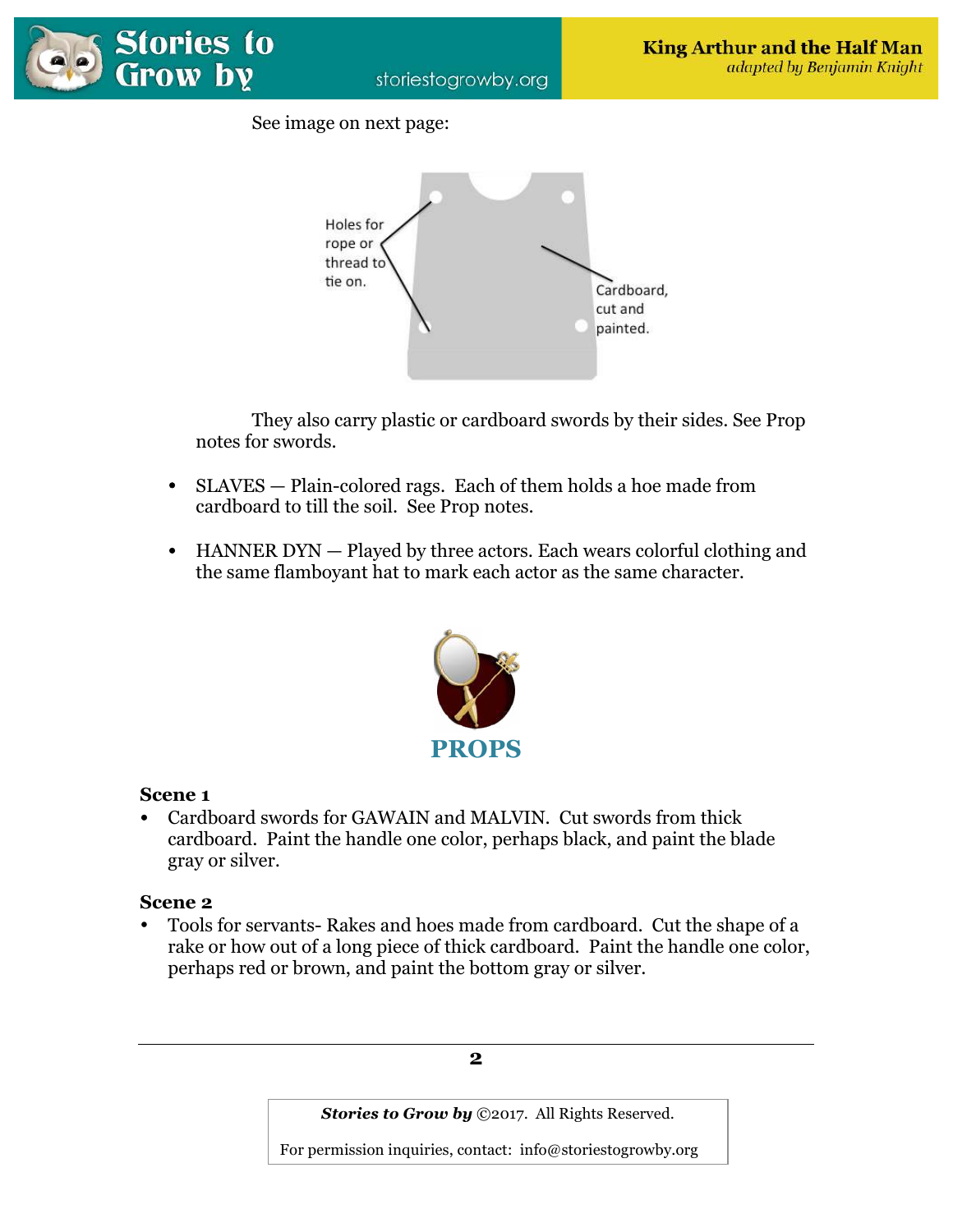

## **Scene 3**

• Optional: Boat items, such as oars made from cardboard, ropes, etc.



To make transitions easier, divide the stage into two sections. If you want to make a backdrop, you can paint it to show the two locations, or you can just rely on set pieces. The three locations are:

 1) The Castle in Cornwall/Prydwen, King Arthur's Boat on one half of the stage. See more details for transitions below.

2) Hanner Dyn's Island, on the other half of the stage.

**Scene 1 —** The Castle in Cornwall. This takes place in the grounds of a castle. If you make a backdrop, you can paint it to look like a castle wall. Since this is where the wrestling matches take place, you can create a wrestling ring by drawing a circle on the ground with chalk or placing stones, made from Styrofoam, in a circle on the ground.

 Transition Note: At the end of Scene 1, when KING ARTHUR says, "Have my men prepare my ship, Prydwen", WRESTLERS can remove stones if there are any, while stage hands, who can dress as royal guards, can bring on the boat.

 If you are using backdrops, you can have them switch those out here as well.

See Scene 3 notes for specifics on set.

**Scene 2 —** Hanner Dyn's island.If you have a backdrop, it can show fields, plants, and crops. You can also place a few plants onstage near where the SLAVES will be working. These can be real or made from cardboard.

**Scene 3** — On board Prydwen, King Arthur's ship. If you have a backdrop, it can show the sea, and the sun in the sky. The boat is made from cardboard, though you only have to make the back of the boat. This way, actors can stand/lay in front of the cardboard piece and it will give the appearance of being on the boat.

 Paint the cardboard various shades of brown, to resemble planks and sides of the boat. Add some lines and shading, if possible, to give the illusion of depth. Prop boat up against a chair or milk crate or something else that is sturdy.

Optional: You can make a flag for the boat. On the boat itself, paint a gray

**3** 

*Stories to Grow by* ©2017. All Rights Reserved.